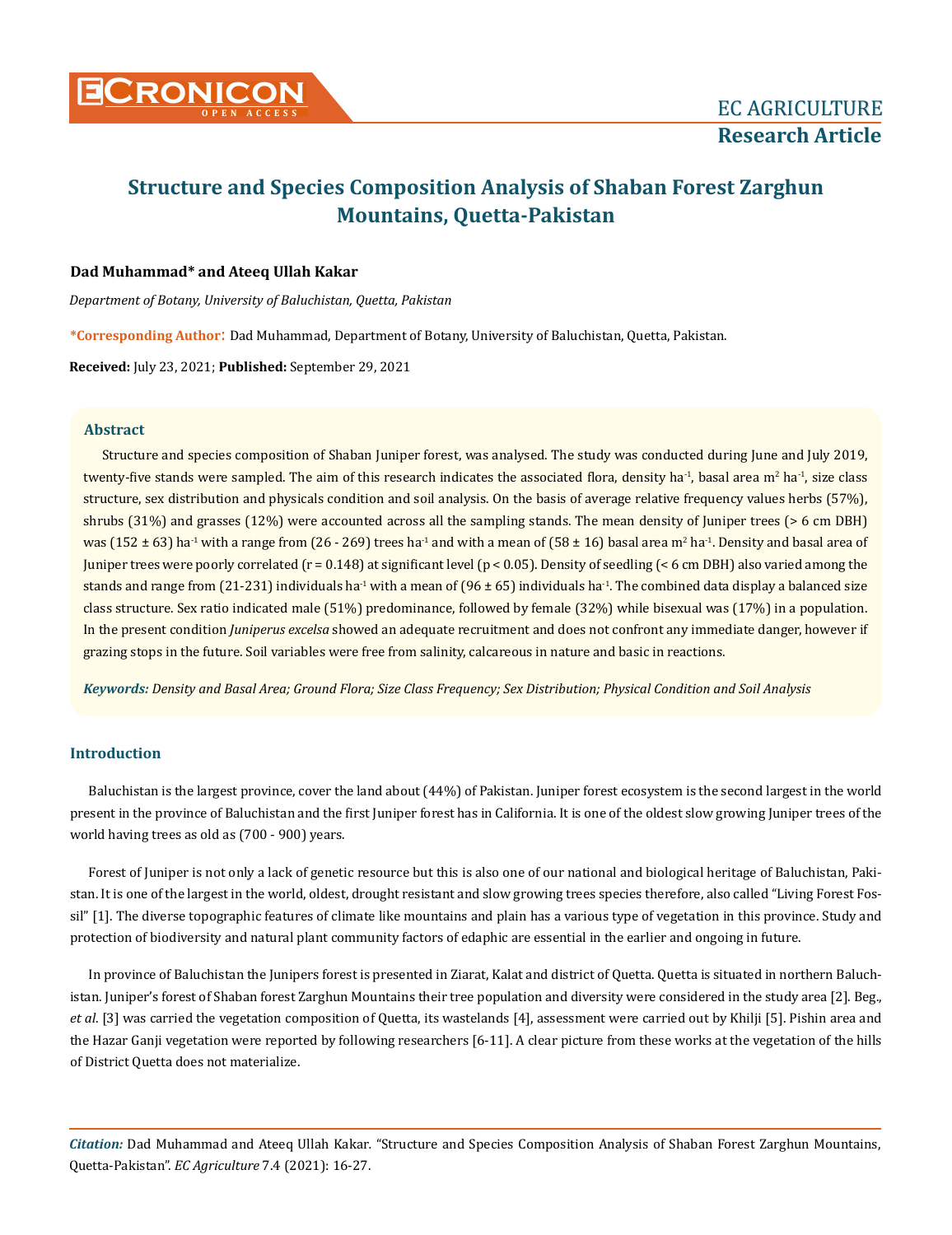The distribution of forest in Afghanistan and Indian Himalayas described by Champion., *et al.* [12], to elevate the structure population and diversity of floristic with to its natural environment. Wahab., *et al.* [13] have perform many works on the aspect of vegetation on many various regions. Regeneration with poor occurrence has led the forest tree toward the large numbers of mature and over mature trees as a result reduced the number of young trees in the forest. Qadri., *et al.* [14] was presented the population structure of planted tree species of Quetta. Population structure of *J. excela* M.B. was described by Ahmed (1988) while the structure dynamics of *Pinus gerardiana* wall. Ex lamb, from Baluchistan was showed by Ahmed., *et al.* [15], Kakar., *et al.* [16] respectively.

These researchers which works on various location of Pakistan other than no comprehensive quantitative studied were carried that to explain the different population structure and forest communities in the various regions of Pakistan. *Juniperus excelsa* plant species was majority found in the various region of the world like in Macedonia, Turkey, eastern Mediterranean, Cauca-sus, a cross Greece, Pakistan and Afghanistan to Iran. Sheikh [1] reported that *J. excelsa* is found from Afghanistan to Turkey.

The number of forests reduced due its poor regeneration and pre dominance of over mature trees. The anthropogenic disturbance is badly affected the natural regeneration and development of the forest, which may result decline the resources and confirming change in the physio-chemical properties of forest soil. The present study describes the population structure, floristic diversity, soil analysis and also recommended the future threats of *J. excelsa* of Shaban areas at Zarghun Mountains Quetta, Baluchistan.

#### **Study area**

Shaban is a small valley located in Zarghun Mountains near the Quetta city and has a rout through Hanna Urak. It is surrounded by the Juniper forest and is a famous tourist attraction in the summer season because of its ice-cold waterfalls and beautiful landscapes. The whole sampling area occurs at elevation between  $(2197 - 2796m)$  and extended from latitude  $(30^0.10^{\circ} - 10^0.93^{\circ})$  North,  $(67^0.28^{\circ} - 27^0.45^{\circ})$ East. The climate is characterized by dry temperate type by Champion [12]. The area has excessive cold during winter and pleasant in summer [17]. Average annual precipitation of is about (260) mm/year is mainly received during winter in the form of snow [18]. Monsoon rainfall occurs in the month of July and August while winter rainfall occurs in the month of February and March.

Temperature extremes are the characteristics feature of the climate with average maximum temperature around (30 $^{\circ}$ C) in July and August whereas the mean minimum temperature around  $(-6^{\circ}C)$  in February. The lowest mean relative humidity (21%) in October whereas the highest of (63%) in December were recorded. Geographical substrate included, rocks of sedimentary, between from cretaceous to recent in age [19]. In the area parent material is shallow, lime stone and soil is sandy, clay-loam in texture.

#### **Materials and Methods**

Quantitative field surveys were conducted during (2019 - 2020) at various locations of Zarghun mountains areas near Quetta. A stand was selected with a least distributed for data collection. Sampling of the data of vegetation used according to Ahmed [10] that selected those stands which show no mark of disturbance and could cover the area at least two hectares.

Method applied for the analysis of phytosociological features was described by Ahmed and Shaukat [20], could be used for trees (stand density ha<sup>-1</sup>, basal area m<sup>2</sup> ha<sup>-1</sup>) and for seedlings (stand density ha<sup>-1</sup>, basal area cm<sup>2</sup> ha<sup>-1</sup>). Trees of the sampling greater than (6 cm DBH) dimeter at the breast height. In each stand (10) points were taken with every (25) meters interval from one point to other with a random way. The following method of Mueller Dombois and Ellenberg [21] and Ahmed and Shaukat [20] was be used for the calculation of tree density ha $^{-1}$  and basal area m<sup>2</sup> ha $^{-1}$ .

Circular plots (1.5) meter diameter method used for recorded the seedlings density and absolute frequencies of shrubs, herbs and grasses at a single PCQ (Point Center Quadrat Method) point in the sampling sites. Species identification followed by Stewart [22] while field pictures documented by using digital camera. Diameter size-class frequency distribution of tree (> 6 DBH) and seedlings (< 6 cm DBH) was obtained. Diameter at breast height of trees in stand was divided in to (10 cm) DBH size classes and overall size class structure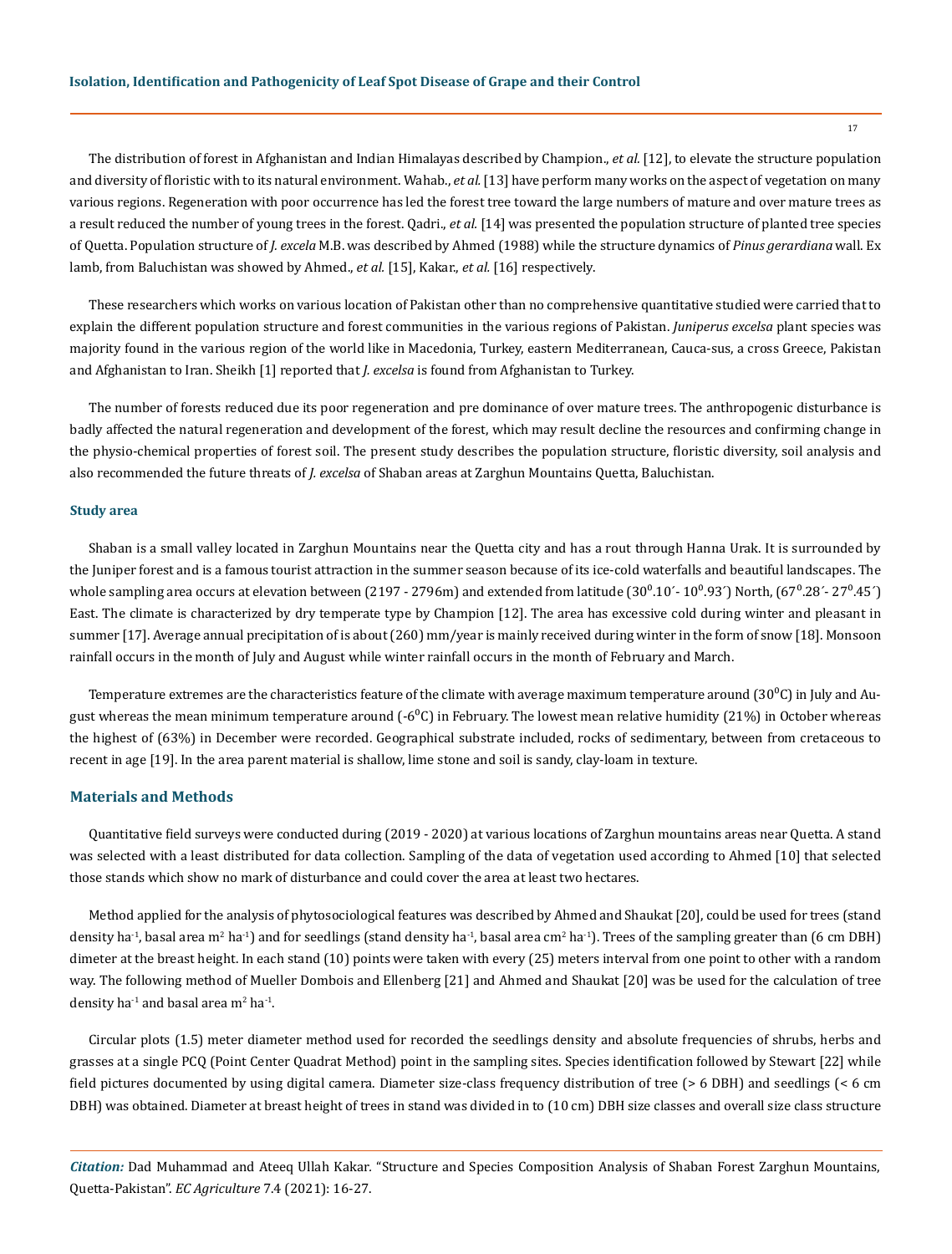of Juniper trees or seedlings were presented of each stand. GPS was used for elevations, stands position and also for aspect of the site whereas by the help of slope meter, slope degree was recorded. Overall size classes with a diameter above (6 cm) of all the stands were plotted through MS Excel bar chart plotting command. Statistical analysis was applied using different software SSP etc.

Soil chemical characteristics and physical were analysed. Soil with composite sample (0 - 25 cm) was taken from a single point of each stand. The samples of soil separated from gravel soil passed through a (2 mm) sieve. For chemical analysis and physical, the portion of soil finer than (2 mm) was used. Soil texture, pH of soil samples and water holding capacity determined according to the method of Bouyoucos [23], Hussain [24], Jackson [25] respectively. Electrical conductivity of saturated soil extract measured by CM-(30) ET digital conductivity meter. Ignition method was used for the determination of organic matter and (5g) of soil taken in crucible and placed in muffle Furness at (500°C) for (254) hours. CaCO<sub>3</sub> was determined by rapid (Titration Method Kumar, 2006).

# **Result**

*Juniperus excelsa* and associated vegetations grow at elevation which range from (2796 - 2197m) on the top of ridges and moderate (20) steep to (30) slopes and forms dense, pure and open vegetations without any stratification. In the field study, the *Juniperus excelsa* is a single dominated and mono-specific forest therefore these forests are described on the basis of density, basal area for both trees and seedlings of Juniper. During study, density ha $^1$ , basal area m $^2$  ha $^1$ , regeneration, size class frequency distribution, sex ratio, physical conditions, soil analysis, were reported. Ground flora on the forest floor were also listed and classified on the basis of mean relative frequency level. Main location, longitude, latitude, elevation, slope and aspect of each stand are given in table 1.

| S. No          | <b>Site Name</b> | <b>Site Code</b> | Long.             | Lati.        | <b>Elevation</b> (m) | <b>Slope</b> | <b>Aspect</b> |
|----------------|------------------|------------------|-------------------|--------------|----------------------|--------------|---------------|
| $\mathbf{1}$   | Obloon Area 1    | SOA              | $67^{\circ}.32'$  | $30^0.91'$   | 2528                 | 15           | N             |
| $\overline{2}$ | Obloon Area 2    | SOA              | $67^0.32'$        | $30^0.65'$   | 2550                 | 12           | N             |
| 3              | Maghzi Area1     | SMA              | $67^0.45'$        | $30^0.55'$   | 2672                 | 20           | <b>NE</b>     |
| $\overline{4}$ | Maghzi Area 2    | SMA              | $67^{\circ}$ .45' | $30^0.47'$   | 2760                 | 24           | <b>NE</b>     |
| 5              | Kasoona Area 1   | SKA              | $67^0.38'$        | $30^0.42'$   | 2793                 | 30           | <b>NW</b>     |
| 6              | Kasoona Area 2   | SKA              | $67^{\rm 0.28'}$  | $30^0.36'$   | 2796                 | 18           | <b>NW</b>     |
| $\overline{7}$ | Kasoona Area 3   | <b>SKA</b>       | $67^0.44'$        | $30^0.61'$   | 2715                 | 14           | W             |
| 8              | Tore Shore 1     | <b>STS</b>       | $67^0.44'$        | $30^0.49'$   | 2736                 | 10           | W             |
| 9              | Tore Shore 2     | <b>STS</b>       | $67^0.39'$        | $30^0.85'$   | 2406                 | 30           | E             |
| 10             | Jang Meena 1     | SJM              | $67^0.39'$        | $30^{0}.89'$ | 2511                 | 30           | <b>ES</b>     |
| 11             | Jang Meena 2     | SJM              | $67^{\circ}.33'$  | $30^{0}.48'$ | 2416                 | 30           | ES            |
| 12             | Loi Zawar 1      | <b>SLZ</b>       | $67^{\circ}.33'$  | $30^{0}37'$  | 2771                 | 20           | EW            |
| 13             | Loi Zawar 2      | SLZ              | $67^{\circ}.33'$  | $30^{0}.93'$ | 2613                 | 20           | S             |
| 14             | Loi Zawar 3      | SLZ              | $67^{\circ}.26'$  | $30^0.41'$   | 2534                 | 20           | $\mathsf{S}$  |
| 15             | Chamani Area 1   | SCA              | $67^0.42'$        | $30^0.33'$   | 2573                 | 12           | SW            |
| 16             | Chamani Area 2   | SCA              | $67^{\circ}.42'$  | $30^0.93'$   | 2528                 | 12           | SW            |
| 17             | Chamani Area 3   | SCA              | $67^{\circ}.28'$  | $30^0.80'$   | 2409                 | 12           | E             |
| 18             | Chamani Area 4   | SCA              | $67^0.48'$        | $30^0.13'$   | 2372                 | 12           | $\mathbf E$   |
| 19             | Shaikhan Kass 1  | SSK              | $67^0.48'$        | $30^0.79'$   | 2470                 | 15           | <b>NE</b>     |
| 20             | Shaikhan Kass 2  | <b>SSK</b>       | $67^{\circ}.36'$  | $30^0.78'$   | 2535                 | 15           | <b>NE</b>     |
| 21             | Maller Kottay 1  | SMK              | $67^{\circ}.36'$  | $30^0.29'$   | 2197                 | 15           | <b>NW</b>     |
| 22             | Maller Kottay 2  | SMK              | $67^{\rm 0.36'}$  | $30^0.37'$   | 2324                 | 18           | <b>NW</b>     |
| 23             | Maller Kottay 3  | SMK              | $67^{\circ}.28'$  | $30^0.72'$   | 2453                 | 18           | S             |
| 24             | Zawar Maghzi 1   | SZM              | $67^{\circ}.45'$  | $30^0.56'$   | 2445                 | 18           | SW            |
| 25             | Zawar Maghzi 2   | SZM              | $67^0.45'$        | $30^0.34'$   | 2547                 | 10           | <b>SE</b>     |

*Table 1: Ecological characteristics of stands and site of samplings at shaban forest.*

*Citation:* Dad Muhammad and Ateeq Ullah Kakar*.* "Structure and Species Composition Analysis of Shaban Forest Zarghun Mountains, Quetta-Pakistan". *EC Agriculture* 7.4 (2021): 16-27.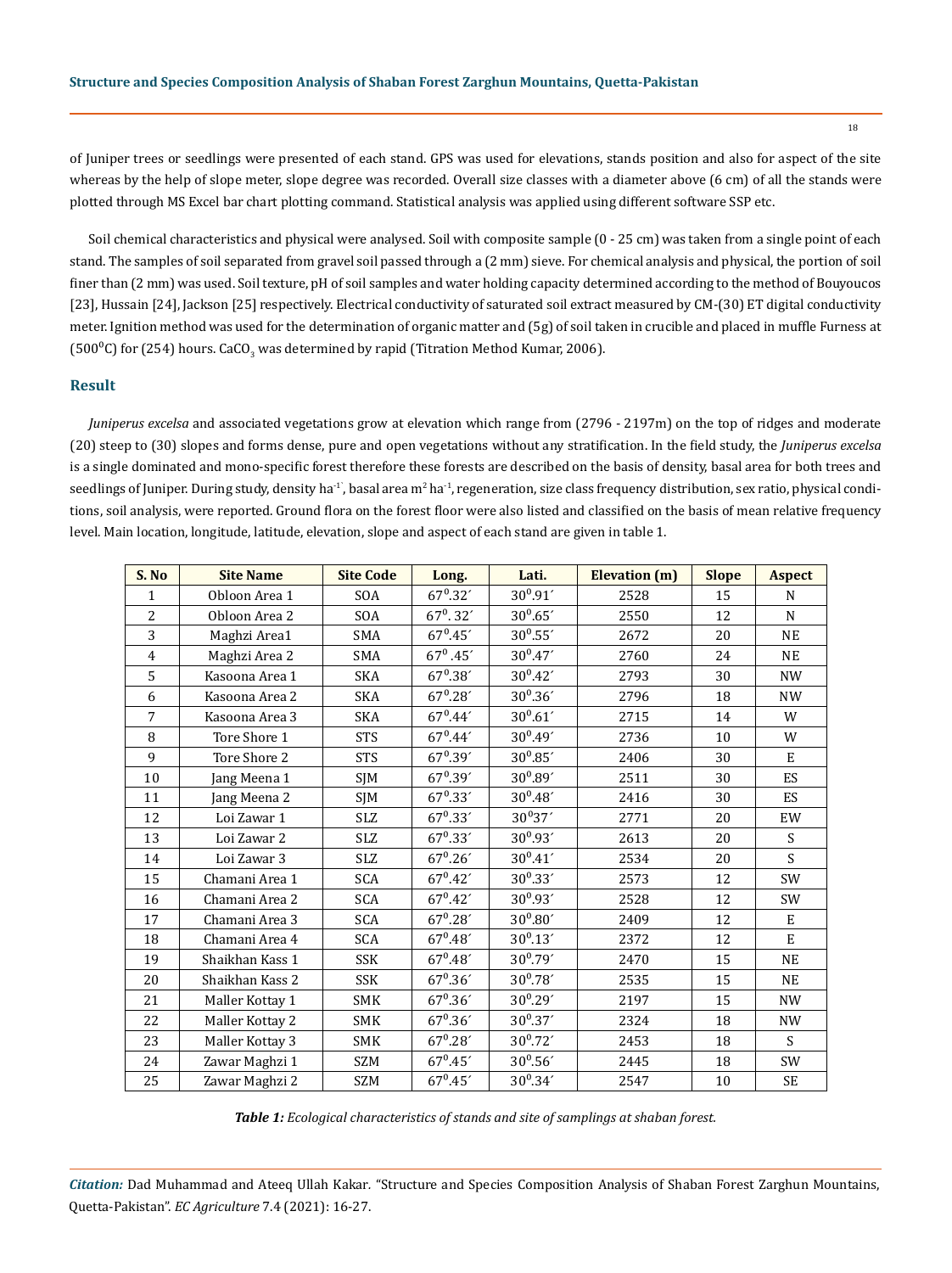#### **Density and basal area**

Density ha<sup>-1</sup> and basal area m<sup>2</sup> ha<sup>-1</sup> of *Juniperus excelsa* including tree (> 6 cm DBH) and seedling (< 6 cm DBH) were recorded in the study area. The density ha<sup>-1</sup> and basal area m<sup>2</sup> ha<sup>-1</sup> values largely differed from site to site (Table 2). In the site of Zawar Maghzi 1 (stand 24) has showed highest density (269) individuals ha<sup>-1</sup> which facing southwest slope at elevation (2445m) whereases the site Kasoona Area 3 (stand 7) facing west slope at elevation (2715m) had lowest stand density (26) stems ha<sup>-1</sup>. Although, the stand of Maller Kottay 1 (stand 21) also indicates highest density (268) individuals ha<sup>-1</sup>. Generally, the mean density of *Juniperus excelsa* was (152) stems ha<sup>-1</sup> in table 3. The basal area m<sup>2</sup> ha<sup>-1</sup> of *Juniperus excelsa* varied from (13.53 - 85.26) with an average of (58) m<sup>2</sup> ha<sup>-1</sup>. Similarly, the highest density of seedling observed in the site of Shaikhan Kass 2 (stand 20) (231) individuals ha<sup>-1</sup> while the lowest density displayed by Tore Shore 2 (stand 9) (21) individuals ha<sup>-1</sup>. The basal area cm<sup>2</sup> ha<sup>-1</sup> of seedling ranged between (1057.65 - 134.26) cm<sup>2</sup> ha<sup>-1</sup>.

| S. No                | <b>Site Name</b> | <b>Elevation</b> | <b>Aspect</b> | Tree $(> 6 cm dbh)$      |                                            | Seedling (< 6cm dbh)     |                                             |  |
|----------------------|------------------|------------------|---------------|--------------------------|--------------------------------------------|--------------------------|---------------------------------------------|--|
|                      |                  | (m)              |               | Density ha <sup>-1</sup> | Basal area m <sup>2</sup> ha <sup>-1</sup> | Density ha <sup>-1</sup> | Basal area cm <sup>2</sup> ha <sup>-1</sup> |  |
| $\mathbf{1}$         | Obloon Area 1    | 2528             | $\mathbf N$   | 94                       | 67.17                                      | 62                       | 175.37                                      |  |
| 2                    | Obloon Area 2    | 2550             | $\mathbf N$   | 103                      | 74.89                                      | 80                       | 312.51                                      |  |
| 3                    | Maghzi Area1     | 2672             | <b>NE</b>     | 118                      | 72.87                                      | 38                       | 270.6                                       |  |
| $\overline{4}$       | Maghzi Area 2    | 2760             | NE            | 80                       | 64.87                                      | 142                      | 645.34                                      |  |
| 5                    | Kasoona Area 1   | 2793             | <b>NW</b>     | 133                      | 72.81                                      | 74                       | 325.16                                      |  |
| 6                    | Kasoona Area 2   | 2796             | <b>NW</b>     | 135                      | 85.26                                      | 45                       | 135.24                                      |  |
| $\overline{7}$       | Kasoona Area 3   | 2715             | W             | 26                       | 72.67                                      | 172                      | 857.12                                      |  |
| 8                    | Tore Shore 1     | 2736             | W             | 237                      | 13.53                                      | 98                       | 422.34                                      |  |
| 9                    | Tore Shore 2     | 2406             | E             | 140                      | 47.96                                      | 21                       | 135.33                                      |  |
| 10                   | Jang Meena 1     | 2511             | ES            | 203                      | 39.98                                      | 208                      | 665.38                                      |  |
| 11                   | Jang Meena 2     | 2416             | ES            | 84                       | 49.24                                      | 180                      | 690.58                                      |  |
| 12                   | Loi Zawar 1      | 2771             | EW            | 110                      | 69.99                                      | 129                      | 395.71                                      |  |
| 13                   | Loi Zawar 2      | 2613             | S             | 195                      | 73.00                                      | 85                       | 260.64                                      |  |
| 14                   | Loi Zawar 3      | 2534             | S             | 84                       | 57.26                                      | 69                       | 386.91                                      |  |
| 15                   | Chamani Area 1   | 2573             | SW            | 182                      | 51.84                                      | 59                       | 165.72                                      |  |
| 16                   | Chamani Area 2   | 2528             | SW            | 100                      | 52.25                                      | 40                       | 975.44                                      |  |
| 17                   | Chamani Area 3   | 2409             | E             | 104                      | 62.07                                      | 27                       | 128.87                                      |  |
| 18                   | Chamani Area 4   | 2372             | $\mathbf E$   | 234                      | 33.88                                      | 216                      | 486.12                                      |  |
| 19                   | Shaikhan Kass 1  | 2470             | NE            | 176                      | 38.19                                      | 173                      | 596.23                                      |  |
| 20                   | Shaikhan Kass 2  | 2535             | <b>NE</b>     | 173                      | 58.31                                      | 231                      | 1057.65                                     |  |
| 21                   | Maller Kottay 1  | 2197             | <b>NW</b>     | 268                      | 49.65                                      | 64                       | 188.13                                      |  |
| 22                   | Maller Kottay 2  | 2324             | <b>NW</b>     | 189                      | 46.28                                      | 24                       | 134.26                                      |  |
| 23                   | Maller Kottay 3  | 2453             | S.            | 197                      | 65.51                                      | 98                       | 285.62                                      |  |
| 24                   | Zawar Maghzi 1   | 2445             | SW            | 269                      | 81.34                                      | 48                       | 166.34                                      |  |
| 25                   | Zawar Maghzi 2   | 2547             | <b>SE</b>     | 170                      | 54.30                                      | 36                       | 214.47                                      |  |
| Over all mean values |                  |                  |               | $152 \pm 63$             | $58 \pm 16$                                | $96 \pm 65$              | $403 \pm 275$                               |  |

Table 2: Summary of Juniperus tree/seedling density ha<sup>-1</sup> and basal area m<sup>2</sup> ha<sup>-1</sup> from 25 stands at the study area.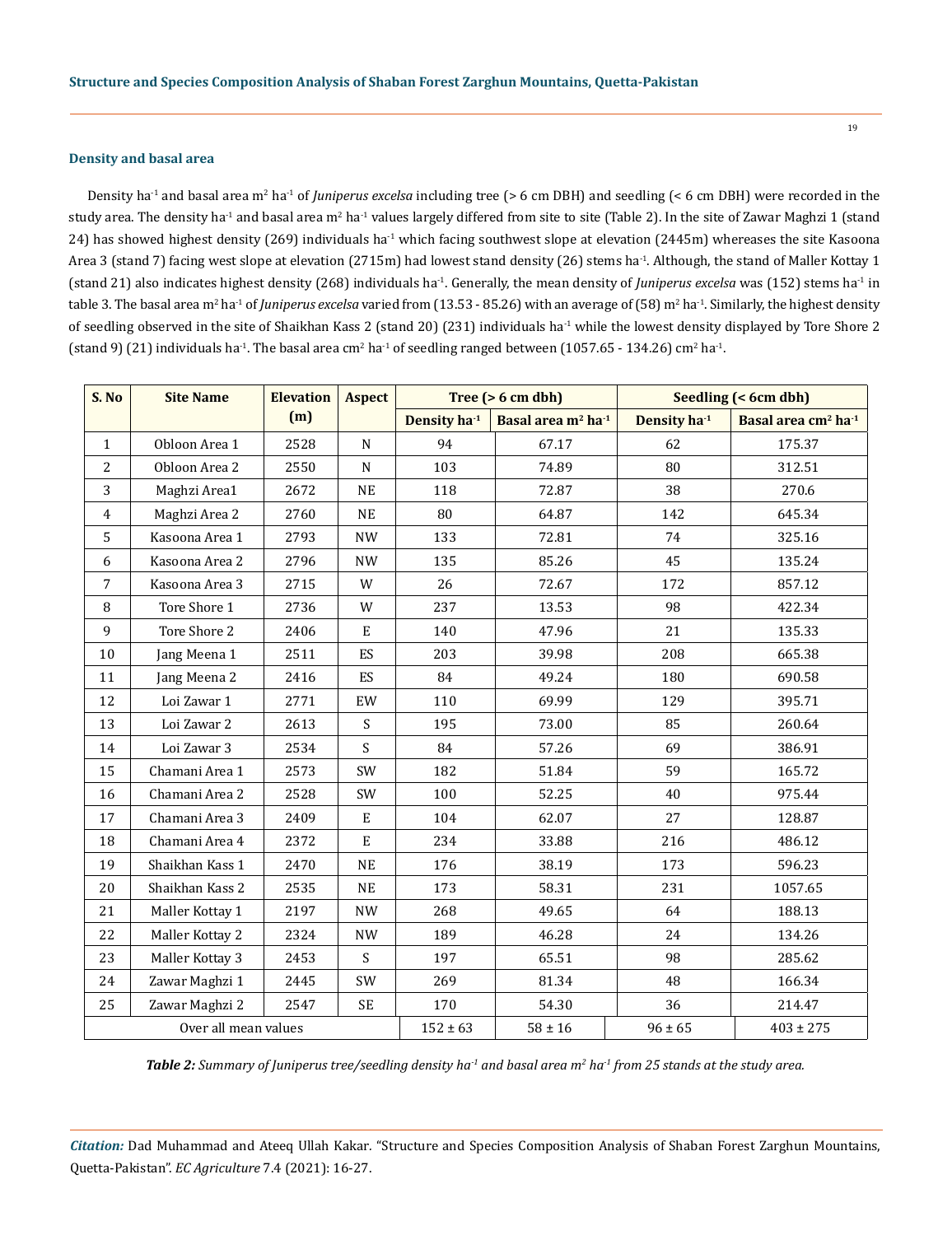| S. No          | <b>Sp. Name</b>                    | Family              | <b>Local Name</b> | P.0.0 | $F_{1}$ | $F_r$ | <b>Ranking</b>  |
|----------------|------------------------------------|---------------------|-------------------|-------|---------|-------|-----------------|
| $\mathbf{1}$   | Actaea spicata L.                  | Ranunculaceae       | Pasta Makhi       | 40    | 410     | 0.038 |                 |
| $\overline{2}$ | Achillea wilhelmsii C. Koch.       | Asteraceae          | Zawal             | 17    | 130     | 0.012 |                 |
| 3              | Berberis baluchistanica Ahrendt.   | Berbaridaceae       | Kori              | 55    | 360     | 0.033 |                 |
| $\overline{4}$ | Capsella bursa L.                  | <b>Brassicaceae</b> | Morri             | 120   | 700     | 0.065 |                 |
| 5              | Caragana ambigua Stocks.           | Papilionaceae       | Khara Makhi       | 170   | 975     | 0.091 | 3 <sup>rd</sup> |
| 6              | Cyanus depressus L.                | Asteraceae          | Koorugh           | 85    | 540     | 0.050 |                 |
| 7              | Cynodon dactylon L.                | Gramineae           | Spara Ghazi       | 115   | 632     | 0.059 |                 |
| 8              | Dephne mucronate Scherb.           | Thymelaceae         | Walghuna          | 50    | 340     | 0.031 |                 |
| 9              | Ephedra procera Fish. & Mey.       | Ephedraceae         | Oman              | 70    | 123     | 0.011 |                 |
| 10             | Epimedium alpinum L.               | Berberidaceae       | Lash ta           | 61    | 200     | 0.018 |                 |
| 11             | Malva neglecta Walls.              | Malvaceae           | Taki              | 230   | 1523    | 0.143 | 1 <sup>st</sup> |
| 12             | Medicago sativa L.                 | Fabaceae            | Spasta            | 73    | 212     | 0.019 |                 |
| 13             | Melica persica Guss                | Gramineae           | Lavani Boti       | 30    | 453     | 0.042 |                 |
| 14             | Mentha royleana Benth.             | Lamiaceae           | Villuna           | 15    | 70      | 0.006 |                 |
| 15             | Nepeta juncea Benth.               | Lamiaceae           | Chanjan Boti      | 80    | 110     | 0.010 |                 |
| 16             | Pegnum harmala Linn.               | Zygophyllaceae      | Spanda            | 221   | 1376    | 0.129 | 2 <sub>nd</sub> |
| 17             | Perovskia abrotanoides Kar.        | Lamiaceae           | Shan Shumba       | 34    | 120     | 0.011 |                 |
| 18             | Plantago coronopus L.              | Plantaginaceae      | Spanda            | 110   | 184     | 0.017 |                 |
| 19             | Polygonum aviculare L.             | Polygenaceae        | Gungu             | 89    | 245     | 0.023 |                 |
| 20             | Rosa beggeriana Boiss & Bush.      | Rosaceae            | Suri              | 20    | 89      | 0.008 |                 |
| 21             | Sacchrum griffthii Munro ex Aitch. | Gramineae           | Sarghasi          | 56    | 137     | 0.012 |                 |
| 22             | Salvia verbenaca L.                | Lamiaceae           | Ghora Spari       | 75    | 436     | 0.041 |                 |
| 23             | Sonchus maritimus L.               | Solanaceae          | Sheergu           | 140   | 567     | 0.533 |                 |
| 24             | Sophora mollis (Royle) Baker.      | Fabaceae            | Ghoraza           | 90    | 564     | 0.053 |                 |
| 25             | Xanthium strumarium L.             | Asteraceae          | Kungli            | 23    | 60      | 0.005 |                 |
| 26             | Xanthium spinosum L.               | Asteraceae          | Shashgi           | 20    | 78      | 0.007 |                 |

*Table 3: Summary of floristic list of circular plot quadrat method of 25 stands in Juniperus/ Shaban forest at Zarghun Mountains.* Note: P.O.O. = Point of occurrence in which species occurs; F<sub>1</sub> = Frequency; F<sub>r</sub> = Mean relative frequency and ranking represents the dominated *species in the sampling area.*

# **Plant association**

The associated flora on the forest floor including seedlings of Juniper assessed by the help of circular plot sampling method. Overall, (26) species of herbs, shrubs and grasses were recorded in the current study area. Generally, on the basis of relative frequency values herbs were (57%), shrubs (31%) while grasses (12%) were reported in the sampling area across all the stands (Figure 1). The number of plant species varied from (1- 4) in each family. On the basis of mean relative frequency values, Asteraceae (4 Spp), Lamiaceae (4 Spp) were found dominant families and Gramineae (3 Spp) was the second dominated family. The Berbaridaceae and Fabaceae were the third dominated families with each contain (2 Spp) respectively. The remaining families such as Ranunculaceae, Brassicaceae, Papilionaceae, Thymalaceae, Ephedraceae, Malvaceae, Zygophylaceae, Plantaginaceae, Polygonaceae, Rosaceae and Solanaceae were contained single species (Figure 2).

*Citation:* Dad Muhammad and Ateeq Ullah Kakar*.* "Structure and Species Composition Analysis of Shaban Forest Zarghun Mountains, Quetta-Pakistan". *EC Agriculture* 7.4 (2021): 16-27.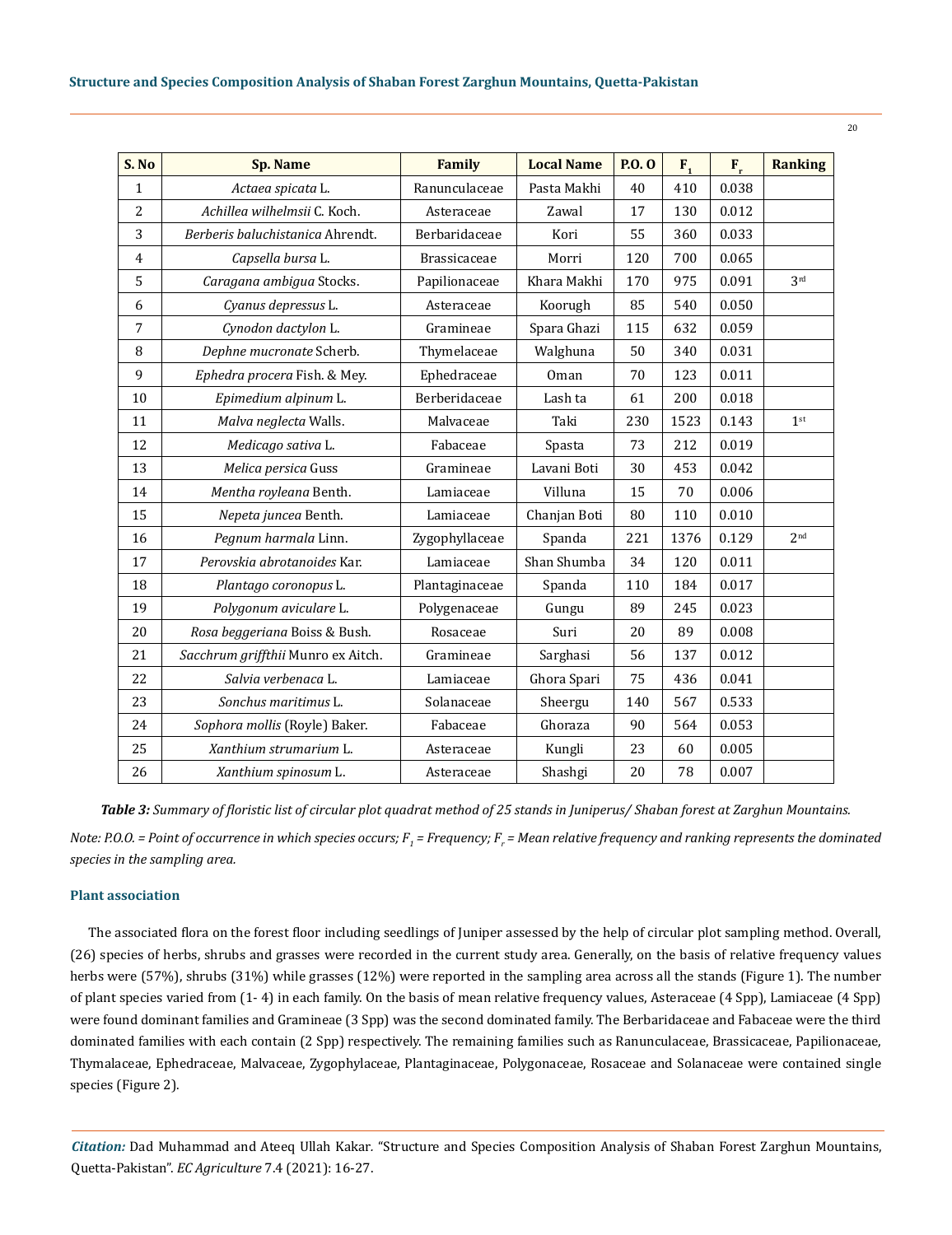

*Figure 1: Overall mean percentage values of associated flora in the sampling area.* 



*Figure 2: No of plant species of studied families in the study area.*

#### **Size class frequency distribution**

Distribution of size class frequency was observed in various localities of the study area. A total size class frequency distribution of *Juniperus excelsa* resemble, a reverse J-shaped distribution. Mostly fell in small size classes indicating better present progressive recruitment of trees (> 6 cm DBH), however their number gradually increased in the larger size classes (Figure 3). Similarly, the seedlings size class structure (< 6 cm DBH) indicated uneven distribution patterns mostly. A large density stands had a skewed size frequency distribution with the mode in the smallest size class. A moderate density stands indicated intermediate size class frequency distribution normally. Stands with low density showed flatter structure with many modes mostly (Figure 4). Overall data indicate balance size class structure. Around (55%) of the trees fell in small size class structure (1 - 5). All the stands showed gaps in their size class structure which means individuals are missing in some classes. Specific seedling size class indicates either regeneration potential is low or collapse at some stage in the distinct phase of the year.

*Citation:* Dad Muhammad and Ateeq Ullah Kakar*.* "Structure and Species Composition Analysis of Shaban Forest Zarghun Mountains, Quetta-Pakistan". *EC Agriculture* 7.4 (2021): 16-27.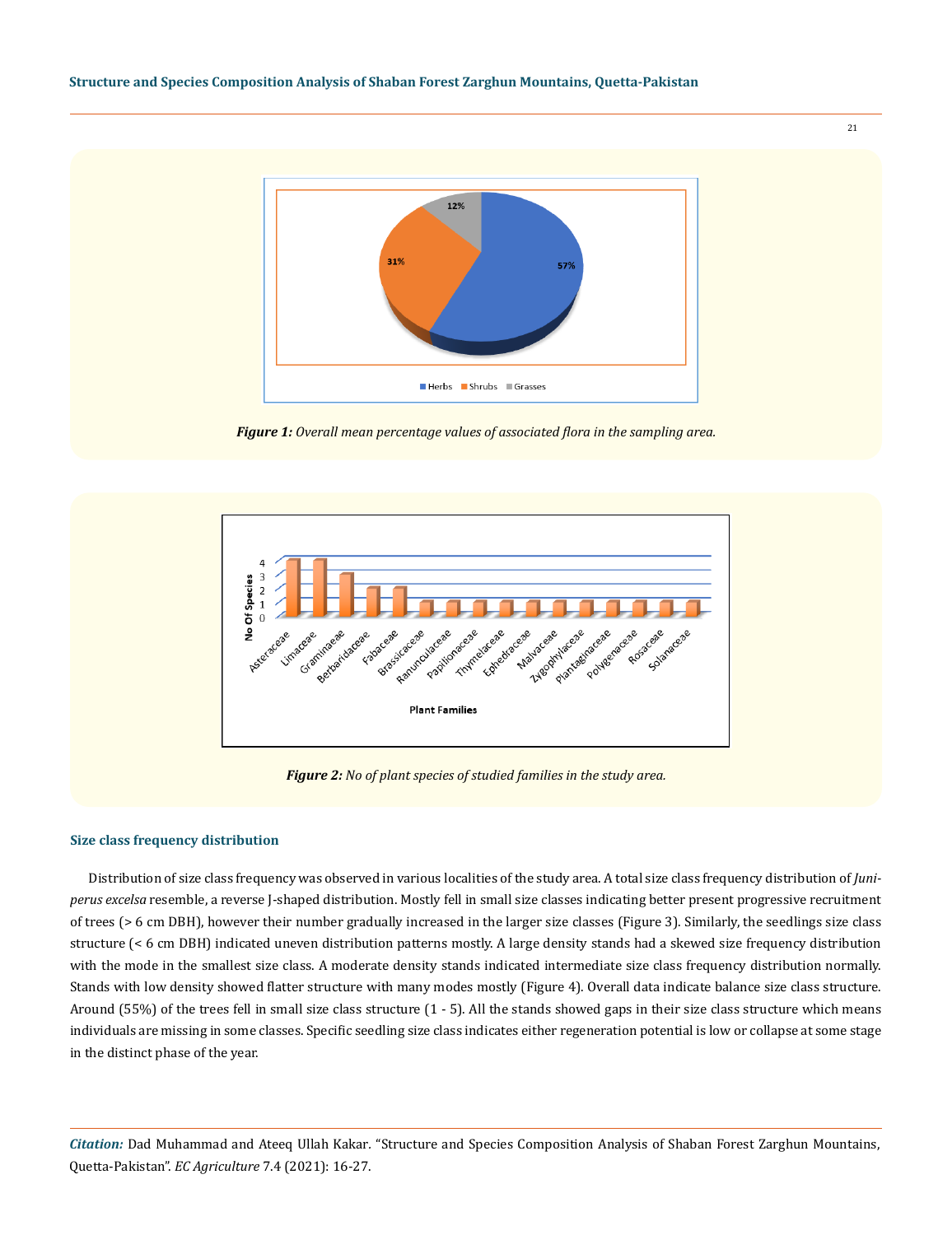#### **Structure and Species Composition Analysis of Shaban Forest Zarghun Mountains, Quetta-Pakistan**



22

*Figure 3: Size class frequency distribution of juniper density ha-1 in the study area. Size structure of trees were > 6 cm shown in 12 classes intervals (6.1 cm - 126 cm).*



*Figure 4: Size class frequency distribution of juniper seedlings density ha-1 in the study area. Seedling size class structure (0.5 cm - 6 cm Dbh) is shown in 6 classes intervals.*

### **Sex distribution**

The distribution of sex parameters such as male, female and bi-sexual were estimated in the study area. These parameters of Junipers varied from site to site on the basis of relative abundance. In some stands male plants predominated while in others female plants has greater density. Bi-sexual plants observed rare, containing about (17%) of the total samples. Generally, in the population the sex ratio of male exhibited predominance about (51%) while the sex ratio of female was recorded about (32%) in the study area (Figure 5).

#### **Physical conditions**

A large number of Juniper plants were noted in alive conditions about (94%) while (2.7%) identified standing dead and (3.2%) were observed logged stumps in the present study. Generally, the individual healthy plants which were in best condition with their branches bearing living leaves about (39%) whereas, the twisted and hollow stems of over mature of Juniper trees found (18%) in a population. The unhealthy individuals (14%), disturbed (9%), cut stumps (10%) and die-back (4.1%) were recorded in the study area (Figure 6).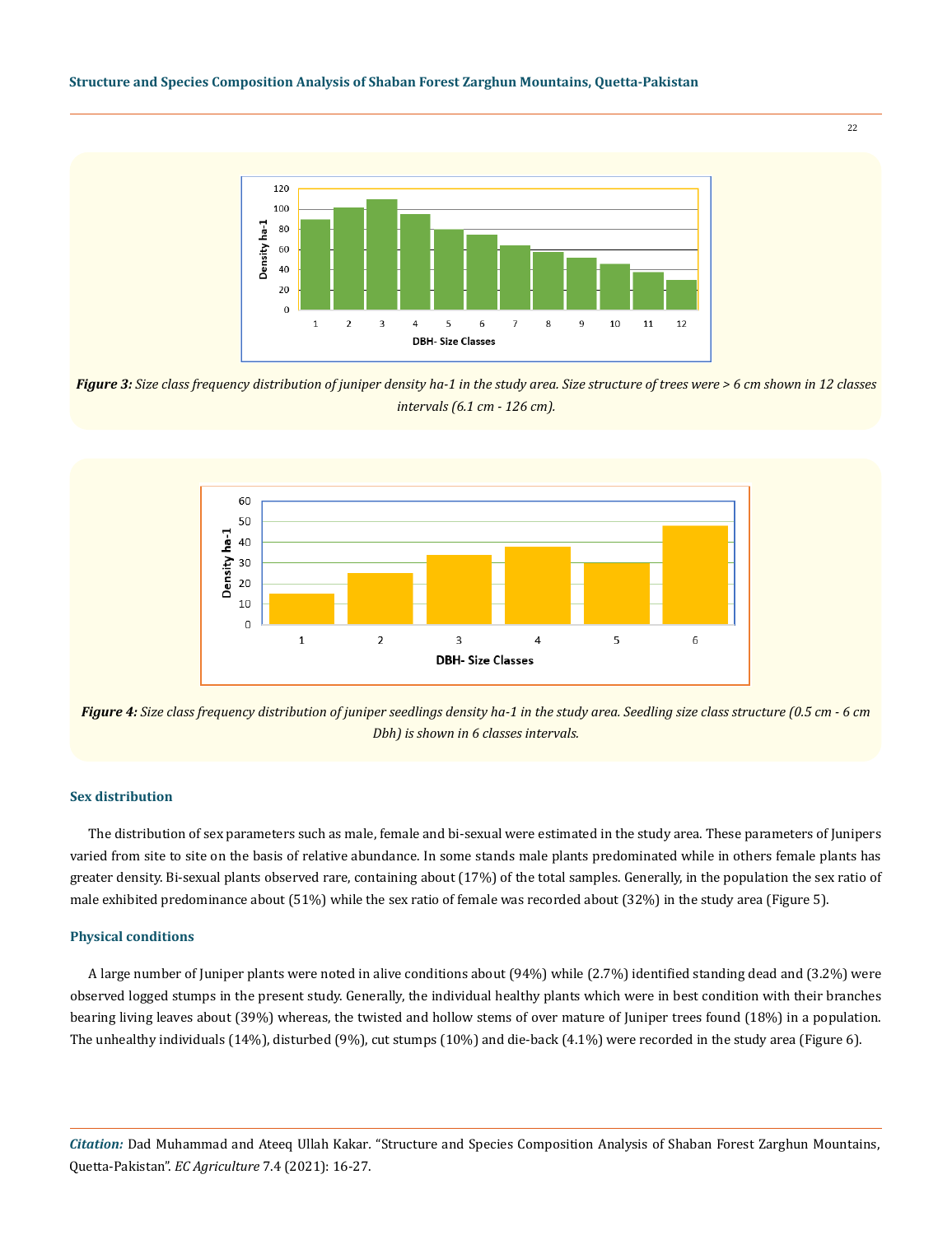

*Figure 5: Sex distribution ratio of juniper in 25 stands of the study area.*



*Figure 6: A graphical presentation of physical conditions of juniper plants with mean values of 25 stands. H = Healthy; UH = Unhealthy; OM = Overmature; Cut. S = Cut stumps; S. Dead = Standing Dead; D. Back = Die-back. Note: S = Shaban; Obloon Area = SOA; Maghzi Area = SMA; Kasoona Area = SKA; Tore Shore = STS; Jang Meena = SJM; Loi Zawar = SLZ; Chamani Area = SCA; Shaikhan Kass = SSK; Maller Kottay = SMK; Zawar Maghzi = SZM.*

# **Soil analysis**

Soil showed great variability not only between the sites but also among the stand of the same sites at present study. The type of soil sandy loam was predominated which represent the main part of soil sampled. In the total samples of soil across the study area, the sand sample showed about (45%), followed by silt (31%), clay (6%) while water holding capacity exhibited (18%) (Figure 7). In the sampling area organic content percentage observed rare, which range between (1.32 - 3.1%). Most of the stands were free from salinity and basic in reactions in the study area. The values of pH ranged from (7.65 - 8.0%) whereases electrical conductivity ranged between (0.3 - 1.0%) ds/cm which indicated suitable condition in all the sampling stand. All samples of the soils were invariably calcareous in nature, their lime content ranged from (12.02 - 35.67%) which stable in all stands comparatively (Figure 8). No correlation appears between soil variables and density, basal area and seedling density of *Juniperus excelsa* trees.

*Citation:* Dad Muhammad and Ateeq Ullah Kakar*.* "Structure and Species Composition Analysis of Shaban Forest Zarghun Mountains, Quetta-Pakistan". *EC Agriculture* 7.4 (2021): 16-27.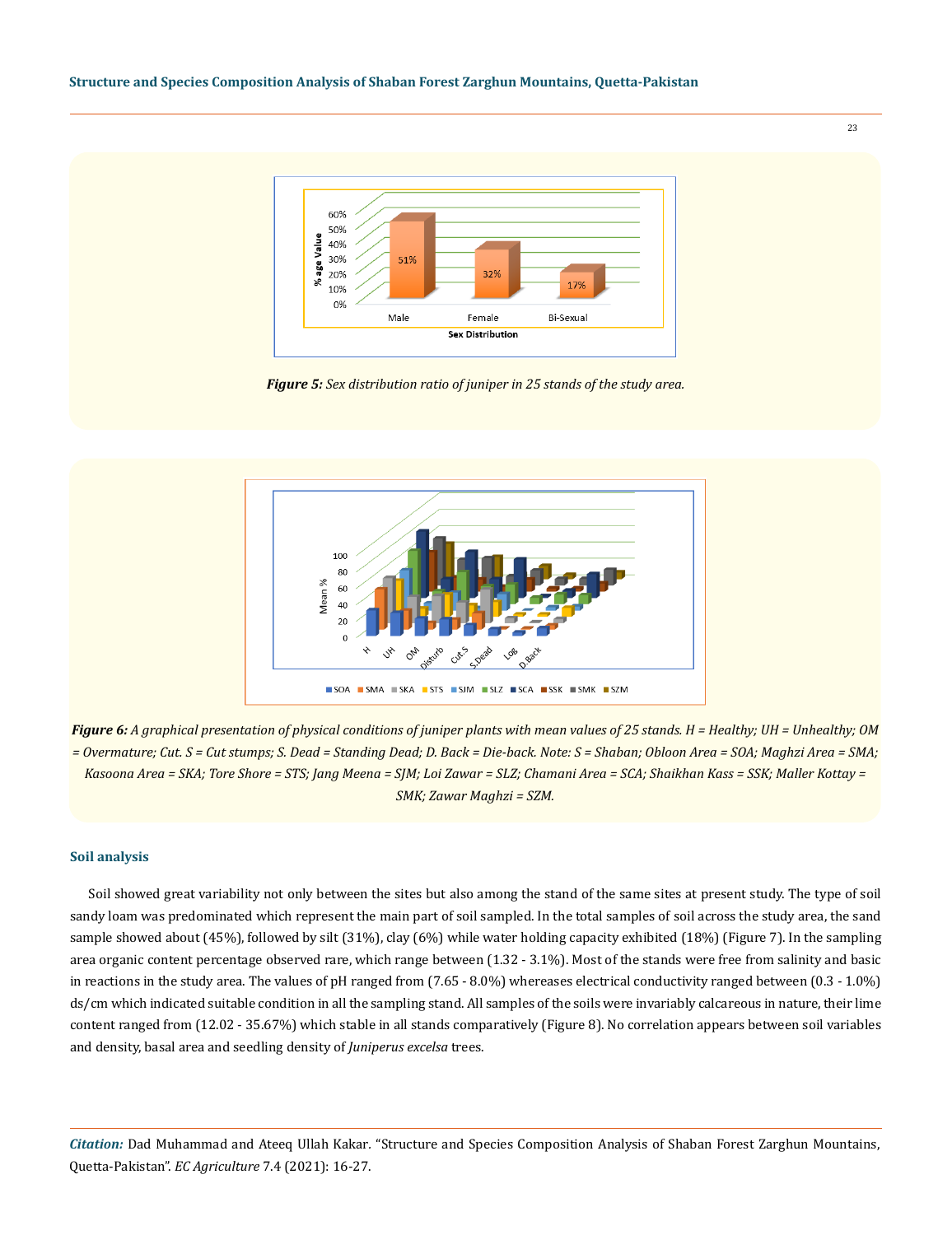

*Figure 7: Overall percentage values of soil physical characteristics (25 Stands) in the study area. SD = Sand; ST = Silt; CL = Clay; WH = water holding capacity.*



*Figure 8: Overall percentage values (mean of 25 Stands) of soil chemical characteristics of study area. O.M = organic matter; pH = Hydrogen concentration; E.C = Electrical conductivity; CaCO3 = Calcium Carbonate.*

#### **Discussion**

*Juniperus excelsa* is a dominated monospecific dry temperate tree species forest land in upper elevation of Ziarat, Herboi and Zarghun mountains in the province of Balochistan. Such forest is localised at altitude ranging from (200 - 300m) which makes pure, open and uncertified stands in the studied. Anthropogenic disturbance such as illegal cutting and over grazing have completely changed not only the vegetation composition but also the regeneration patterns of the area. Along the single dominated Juniper trees*, Fraxanus xanthoxyloides, Pistacia kunjuk* rarely exist. Such species were widely distributed in dry temperate areas and know eliminated from these forests [26]. Although, they are available very rare along the stream of water at Ziarat Juniper forest and Hazagangi national park, near Quetta [27]. Overall, (26) species of herbs, shrubs and grasses were recorded as associated flora at present study, whereas from the Ziarat Juniper forest (20) species were reported by Sarangzai., *et al* [28].

In the present study, the density of Juniper tree ranged from  $(26 - 269)$  ha<sup>-1</sup> with a mean of  $(152 \pm 63)$  individuals ha<sup>-1</sup>. In the previous studied, the average density of Juniper trees at Ziarat (176 **±** 77) ha-1 which ranged from (29 - 268) ha-1 reported by Sarangzai., *et al* [28]. *Pinus gerardiana* of Zhob district showed an average (321) ha<sup>-1</sup> with a range of (15 - 658) trees ha<sup>-1</sup> [16]. A sharp decline in the attributes of forest vegetation considered the level of Human and interference of livestock which was reported in Bagh district, Kashmir [29]. The overall basal area of current Juniper tract was recorded (58 ± 16) m<sup>2</sup> ha<sup>-1</sup> than the previous studied forest of *Juniperus excelsa* (91) m<sup>2</sup> ha<sup>-1</sup>,

*Citation:* Dad Muhammad and Ateeq Ullah Kakar*.* "Structure and Species Composition Analysis of Shaban Forest Zarghun Mountains, Quetta-Pakistan". *EC Agriculture* 7.4 (2021): 16-27.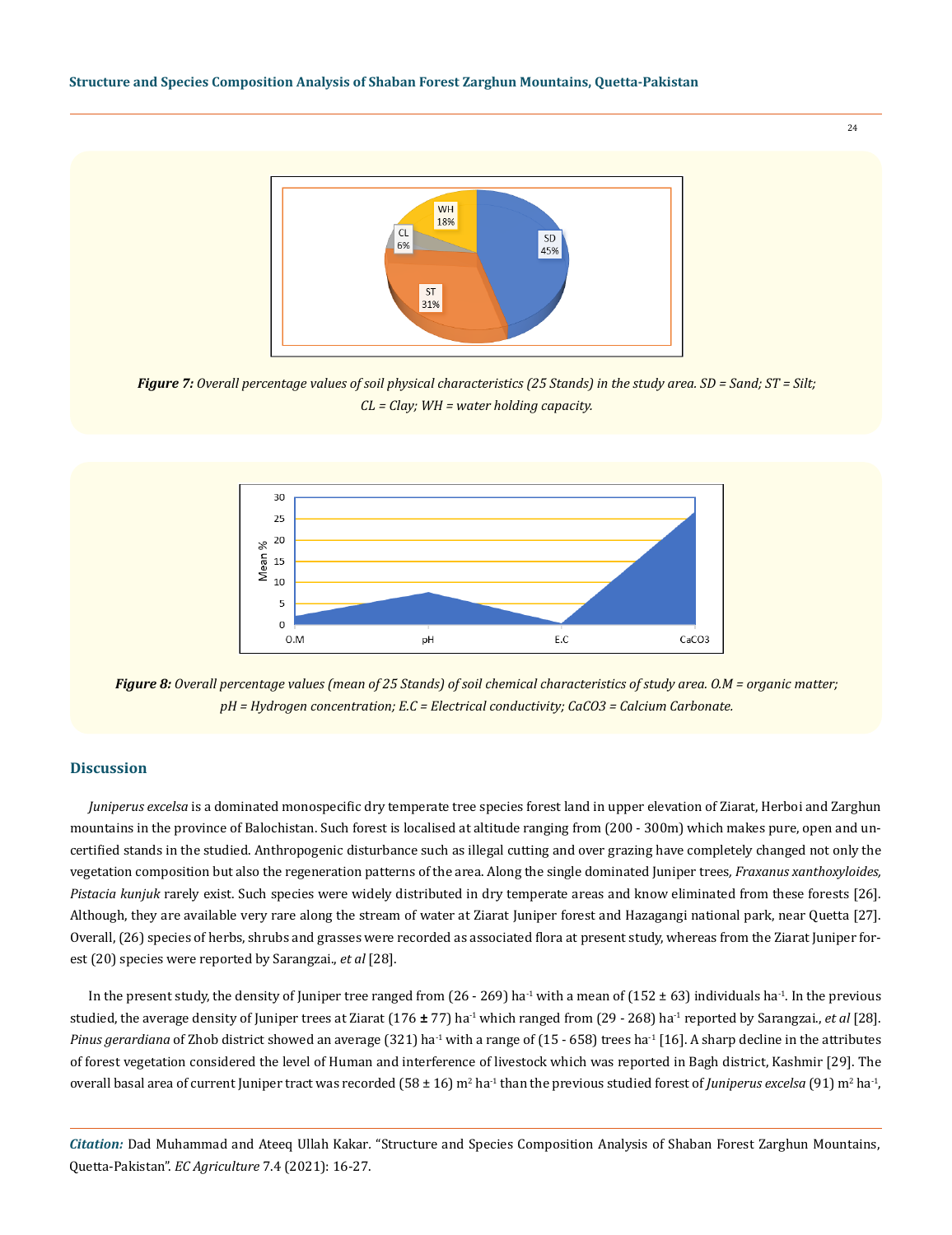$(41)$  m<sup>2</sup> ha<sup>-1</sup> and strip of *Pinus gerardiana* (378) m<sup>2</sup> ha<sup>-1</sup>. To explain this deference an earlier time estimate was based upon the complete Juniper tract but our mean (152) ha<sup>-1</sup> refers to (25) random stands of Juniper rather than selective stands in the areas. Thus, this dry forest was not poor in density and basal area as compared to other forest. The huge variations from site to site in the data might be that trees density depends on different historical and environmental factors (Ahmed, 1984). Similarly, a large number of seedlings were found in the field area. These seedlings were present under the canopies or nearby parent trees. The seedlings are needed shade environment in the early stage of development otherwise if it exposed to soil surface, over grazing and low vegetation covers, these factors responsible for the lack of regenerations. The complete seedling in all the stands of the field area ranged mainly from  $(21 - 231)$  ha<sup>-1</sup> and with mean of (96 ± 65) individuals ha-1. The similar result for density and basal area of seedlings was reported by Sarangzai., *et al* [28]. The area of study mainly connected to anthropogenic disturbance, ancient agent and near to physiographic extant. Sarangzai., *et al*. [28] stated that the Juniper forest and its regeneration are incapable because of high value of anthropogenic is now in the condition of critical state, in the province of Balochistan.

Density and basal area were found great variability not only on elevations but also on various aspects might be due to anthropogenic and climate change. Juniper forest of Balochistan are unable to regenerate may be due to lack of natural regeneration, seed borer and hard seed coating according to Sheikh (1985). *Juniperus excelsa* is a living fossil in the area which deteriorating and thinning out very rapidly reported by Beg [30]. Size structure of the population provides an estimation of their regeneration process and their conservation status. In the current study, a huge number of young trees and seedlings of various size classes recorded which indicated that the regeneration is quite best, despite high pressure for fuel wood collections, selective cutting for timber, collection of Juniper berries and extensive grazing. Due to continuous disturbances in the area, the size class structure in the present Juniper stands is normal and sufficient number of individuals in small size classes are available. Thus, combined data display a balanced size class structure. Gaps were present in the size class structure which representing the cutting rather than the lack of regeneration. Several stands were regulated or well managed indicated the natural regeneration will be increased. However, gaps in the start, showed the grazing of young seedlings if present in the middle displayed the tree fall by cutting or storm reported by Ahmed., *et al* [31].

Sarangzai., *et al.* [28] also calculated the densities of healthy, unhealthy, disturbance and over mature Juniper individuals on the Juniper tract in Ziarat, Balochistan. Higher densities of healthy (30 - 45%) and over mature tress (18 - 32%) were reported by these workers. In the current study, healthy plants about (39%), over mature of Juniper trees found (18%) in a population. The unhealthy individuals (14%), disturbed (9%), cut stumps (10%) and die-back (4.1%). A large number of male plants (51%), female (32%) and bi-sexual (17%) plants were recorded in the study area. Sarangzai., *et al.* [28] also reported male predominance in Ziarat Juniper tract. The older populations of Juniperus communis on dry poor nutrient sites, predominated male individuals while as in young populations female individuals predominated reported by Ward [32], Falinski [33].

Texture of soil has huge influence upon soil fertility, water content, soil temperature, water holding capacity and soil erosion. The analysis soil of *Juniperus excelsa* explained here indicated that the sandy loam was the predominated soil. The main soil part which was analysed represent the sand fraction about (45%) of the total (25) stands. The findings were supported the results of Sarangzai., *et al.* [28], Kakar., *et al* [16]. Due to low organic matters contents and coarse textured nature therefore all the stands showed low to medium water holding capacity apparently. The analysed soil explain that the soils were well drained. Similar result from the soil of Hazar Gangi national park were reported by Qadir and Ahmed [14], Majeed [11] and also the same result from the soil of Ziarat reported by Sarangzai., *et al* [28]. In the study area the per centage of organic matter is low generally. This is due to erosion of the upper horizon of soil or it may be with the conclusion of humus. The concluded soils are basic in reaction, less pH with free from salinity and it might be due to the presence of resins. Due to the accumulation of salts on the upper surface therefore the conductivity in all stands were stable mainly and might be because of water evaporation. A characteristic feature of arid zone soil is the accumulation of calcium carbonate. Soil sample showed low to moderate calcareous nature in the current study. No correlation was recorded between soil texture which indicating that tree and

*Citation:* Dad Muhammad and Ateeq Ullah Kakar*.* "Structure and Species Composition Analysis of Shaban Forest Zarghun Mountains, Quetta-Pakistan". *EC Agriculture* 7.4 (2021): 16-27.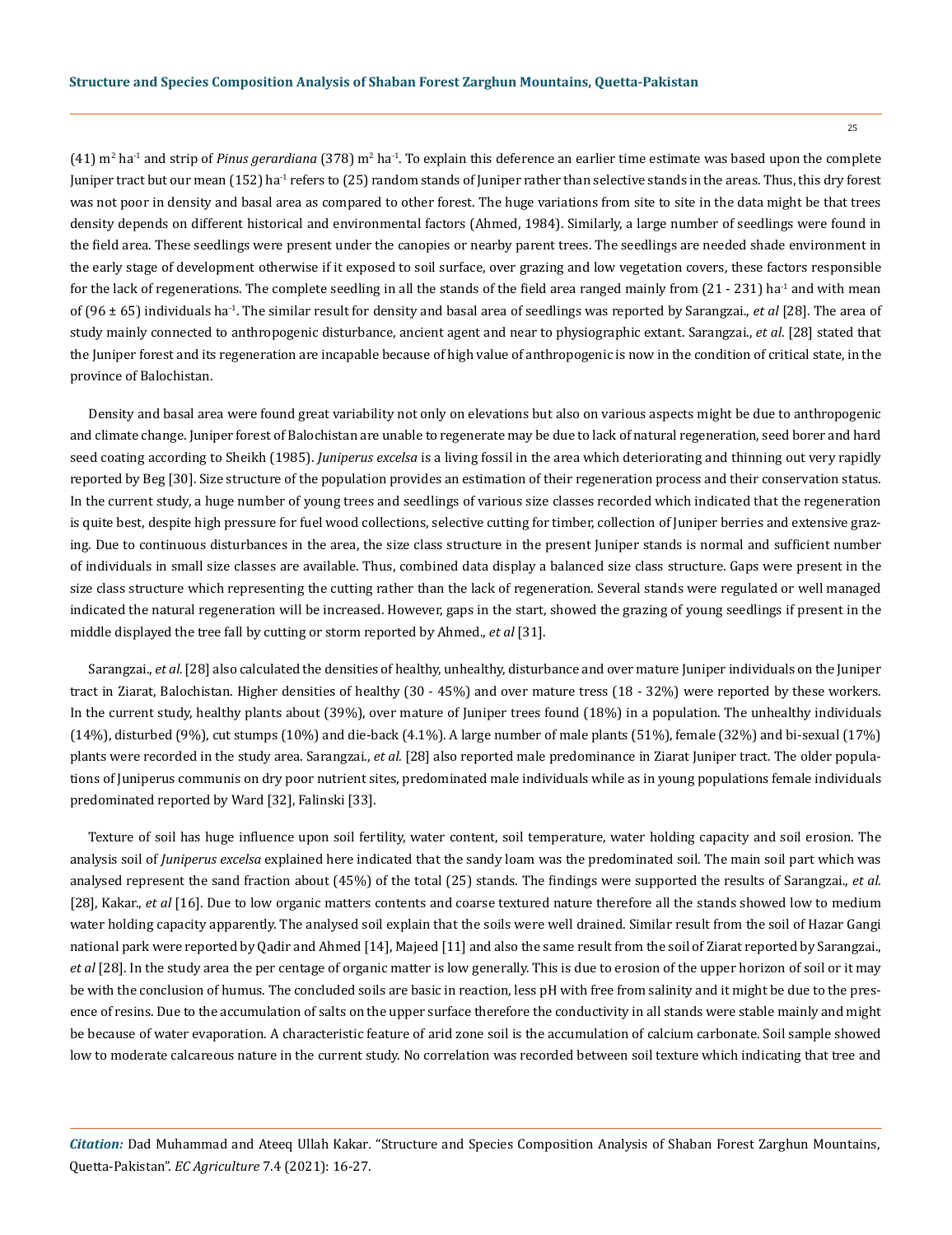seedling density is greatly depend upon the soil containing sand, clay and calcium carbonate because of human disturbance, climate change and animal grazing particularly drought conditions in the past few years.

# **Conclusion**

In short, *Juniperus excelas* is an economically and ecologically valuable species in the world. Our data has indicated that the present condition and natural regeneration process of *J. excelsa* has sufficient recruitment yet. Therefore, these forests of Juniper have degraded extensively that can be saved if urgent steps are taken for management and conservation.

# **Bibliography**

- 1. Sheikh MI. "Afforestation in Juniper forests of Ziarat, Balochistan". *Pakistan Journal of Nutrition* (1985): 46.
- 2. Iqbal J., *et al*[. "Vegetation Description of some Pine Forests of Shangl District of Khyber Pakhtunkhwa Pakistan".](https://www.researchgate.net/publication/270821511_VEGETATION_DESCRIPTION_OF_SOME_PINE_FORESTS_OF_SHANGLA_DISTRICT_OF_KHYBER_PAKHTUNKHWA_PAKISTAN_A_PRELIMINARY_STUDY) *Journal of Biological Chemistry* [4.1 \(2014\): 83-88.](https://www.researchgate.net/publication/270821511_VEGETATION_DESCRIPTION_OF_SOME_PINE_FORESTS_OF_SHANGLA_DISTRICT_OF_KHYBER_PAKHTUNKHWA_PAKISTAN_A_PRELIMINARY_STUDY)
- 3. Beg AR. "Preliminary study of vegetation of Quetta". Proc. First. West Pakistan Range Management Conference, Pakistan Forest Institute, Peshawar (1966): 6-17.
- 4. Changezi FH. "Soil-vegetation Relationship in wastelands around Quetta". M.Sc. Thesis, Baluchistan University, Quetta (1982).
- 5. Khilji TM. "Phyto-ecological studies in Quetta valley". M.Sc. Thesis, Baloshistan, University, Quetta (1982).
- 6. Kayani SA., *et al*. "Phytosociological studies in wasteland of Quetta -Pishin districts, Balochistan, Pakistan". *Pakistan Journal of Botany* 16 (1984): 255-265.
- 7. Khan AH and SM Hussain. "Ecological assessment of the closure in Quetta Division Forest, Hazarganji". *Pakistan Journal of Botany* 13 (1963): 167-193.
- 8. Nisar M. "Phyto- ecological studies in Hazarganji National Park, Quetta". M.Sc. Thesis, Baluchistan University. Quetta (1982).
- 9. [Tareen RB. "Phytosociology of the plain of Quetta District".](https://www.cabi.org/ISC/abstract/19880712179) *Pakistan Journal of Botany* 19 (1984): 139-156.
- 10. Ahmed S. "Phytosociological study of woodland communities of Hazarganji National Park, Quetta". M.Sc. Thesis, Balochistan, University, Quetta (1984).
- 11. Majeed A. "Phytosociological study of newly enclosed area of Hazarganji National Park, Quetta". M.Sc. thesis, Balochistan, Univ. Quetta (1984).
- 12. Champion GH., *et al*[. "Forest types of Pakistan. Pakistan forest institute, Peshawar \(1965\): 238.](https://www.pfi.gov.pk/)
- 13. Wahab M., *et al*[. "Phytosociology and dynamics of some pine forests Of Afghanistan".](https://www.researchgate.net/publication/290042059_PHYTOSOCIOLOGY_AND_DYNAMICS_OF_SOME_PINE_FORESTS_OF_AFGHANISTAN) *Pakistan Journal of Botany* 40.3 (2008): 1071- [1079.](https://www.researchgate.net/publication/290042059_PHYTOSOCIOLOGY_AND_DYNAMICS_OF_SOME_PINE_FORESTS_OF_AFGHANISTAN)
- 14. Qadir SA and S Ahmed. "Phytosociology of woodland communities of Hazarganji National Park, Quetta". *Pakistan Journal of Botany* 21.1 (1989): 128-139.
- 15. Ahmed M., *et al*[. "Vegetation structure and dynamics of Pinus gerardiana forest in Balochistan".](https://www.researchgate.net/publication/230182252_Vegetation_structure_and_dynamics_of_Pinus_gerardiana_forests_in_Balouchistan_Pakistan) *Pakistan Journal of Vegetation Sciences* [2 \(1991\): 119-124.](https://www.researchgate.net/publication/230182252_Vegetation_structure_and_dynamics_of_Pinus_gerardiana_forests_in_Balouchistan_Pakistan)

*Citation:* Dad Muhammad and Ateeq Ullah Kakar*.* "Structure and Species Composition Analysis of Shaban Forest Zarghun Mountains, Quetta-Pakistan". *EC Agriculture* 7.4 (2021): 16-27.